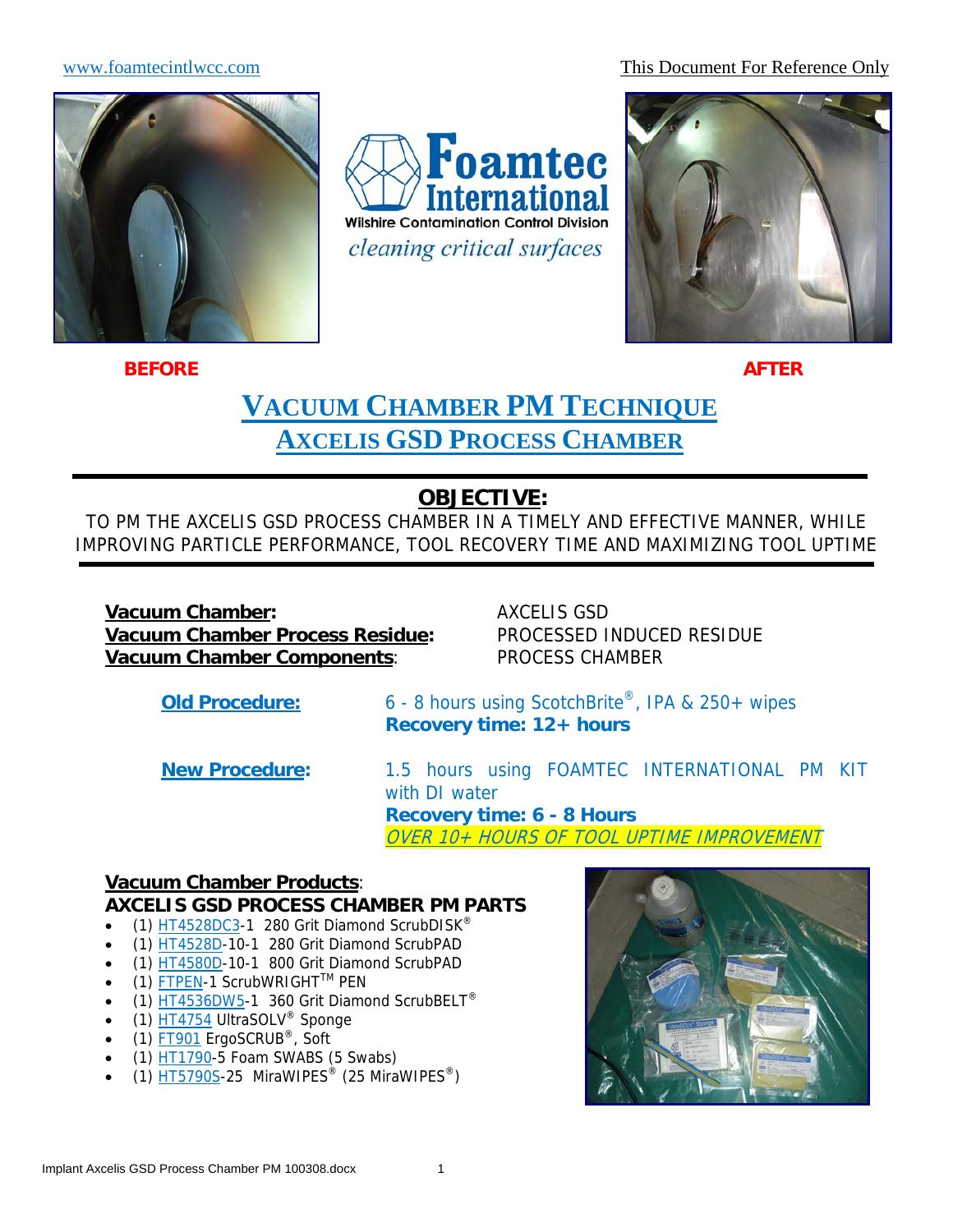View "How to" instructional videos on http://www.foamtecintlwcc.com/flash/

- **Step 1:** Using proper procedures and **safety guidelines** properly prepare Axcelis GSD Process Chamber for wet clean
- **Step 2:** Stage Foamtec International products next to process chamber and have bottle DI water available (See Fig 1)



- **Step 3:** Stage a hazardous material waste bag next to process chamber
- Step 4: Attach HT4636DC3-1 280 Diamond Grit ScrubDISK<sup>®</sup> to FT901 ErgoSCRUB<sup>®</sup> and over hazardous material waste bag, dampen **HT4754** UltraSOLV<sup>®</sup> Sponge and 280 Grit Diamond ScrubDISK<sup>®</sup> with DI water (See Fig 2 & 3)



Implant Axcelis GSD Process Chamber PM 100308.docx 2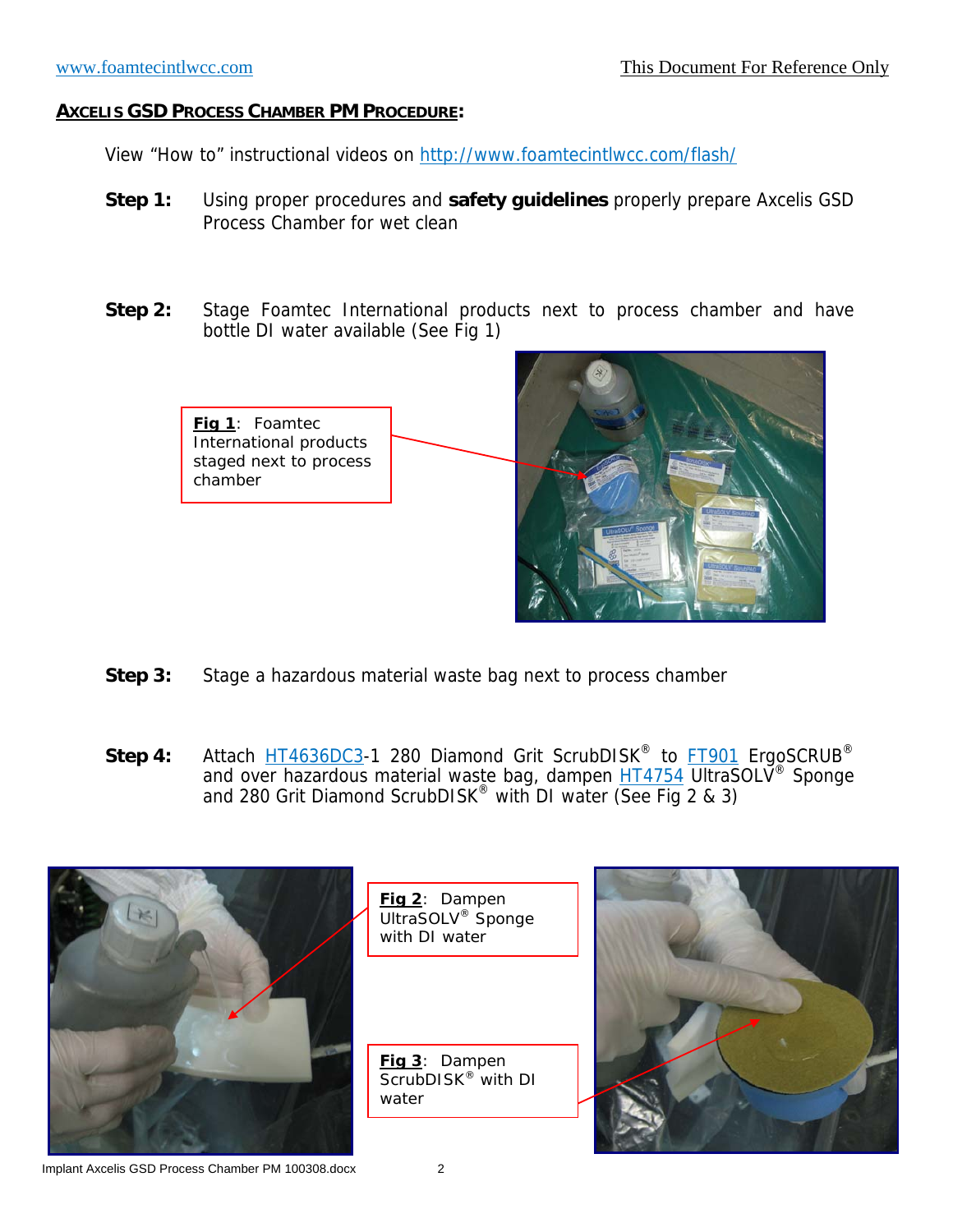- **Step 5:** Take dampened UltraSOLV<sup>®</sup> Sponge and wipe out process chamber, removing any loose deposition or flakes. Continue to re-moisten the UltraSOLV<sup>®</sup> Sponge with DI water as necessary
- **Step 6:** Take dampened 280 Grit Diamond ScrubDISK<sup>®</sup> and scrub areas throughout the Axcelis GSD Process Chamber (See Fig 4)



**Step 7:** As loose deposition begins to build up within the process chamber, take UltraSOLV<sup>®</sup> Sponge and wipe the area free of deposition (See Fig 5)



**Step 8:** Over hazardous material waste bag, continue to rinse out UltraSOLV® sponge and 280 Grit Diamond ScrubDISK<sup>®</sup> with DI water to free excess deposition and keep products moist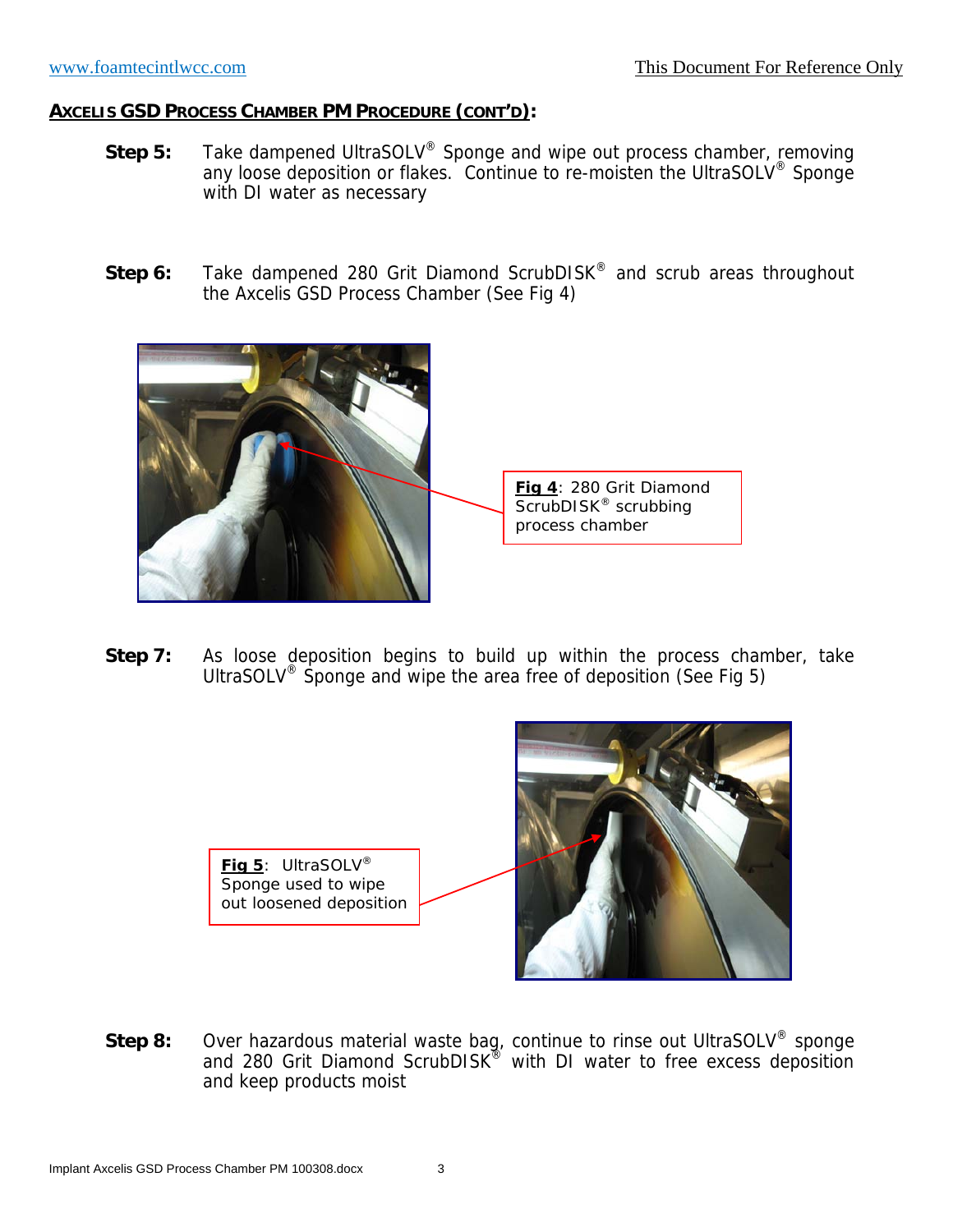Step 9: As ScrubDISK<sup>®</sup> loads up with deposition, pull and twist ScrubDISK<sup>®</sup> across UltraSOLV<sup>®</sup> Sponge to unload ScrubDISK<sup>®</sup> (See Fig 6, 7 & 8)



Step 10: Continue to rinse out sponge in container of DI water as necessary to free UltraSOLV® Sponge of excess deposition as necessary (See Fig 9 & 10)



**Fig 9**: UltraSOLV® Sponge loaded with deposition

**Fig 10**: UltraSOLV® Sponge free of deposition after rinse in DI water

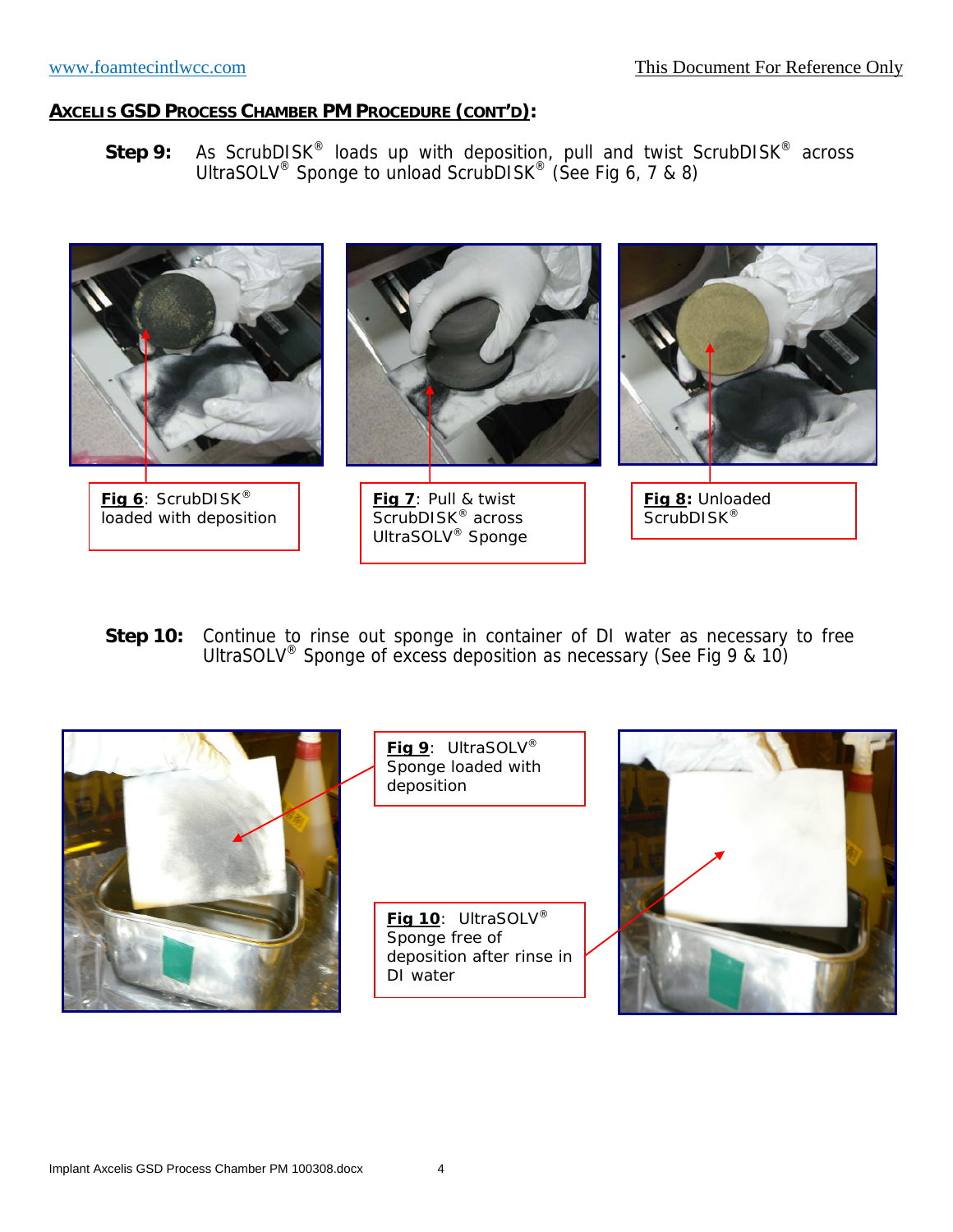- **Step 11:** Repeat steps 6 10, scrubbing the remaining areas of the Axcelis GSD Process Chamber as much as possible. Rinse out UltraSOLV® Sponge and unload 280 Grit Diamond ScrubDISK<sup>®</sup> as necessary
- **Step 12:** Dampen the **HT4528D-10-1 280 Grit Diamond ScrubPAD with DI water over** the hazardous waste material bag and scrub the remaining areas of the process chamber that you were not able to reach with the 280 Grit Diamond ScrubDISK<sup>®</sup> and ErgoSCRUB<sup>®</sup>
- **Step 13:** Use the same procedure listed above and unload HT4790 UltraSOLV<sup>®</sup> Sponge and 280 Grit Diamond ScrubPAD as necessary, and keep products moist with DI water
- **Step 14:** After scrubbing entire process chamber, open isolation valve V-3 using proper safety procedures and guidelines
- **Step 15:** Using same procedure as above, take 280 Grit Diamond ScrubPAD and scrub remaining areas behind isolation valve V-3
- **Step 16:** Scrub the hard to reach areas and tight corners behind V-3 using the ScrubWRIGHT<sup>™</sup> FTPEN-1 with 360 Grit Diamond ScrubBELT<sup>®</sup> with the same technique described above
- **Step 17:** When all areas behind V-3 have been scrubbed, using the same procedure outlined above, take 800 Grit Diamond ScrubPAD and polish the areas behind V-3

#### **Step 18:** Using **proper safety procedures and guidelines,** close isolation valve V-3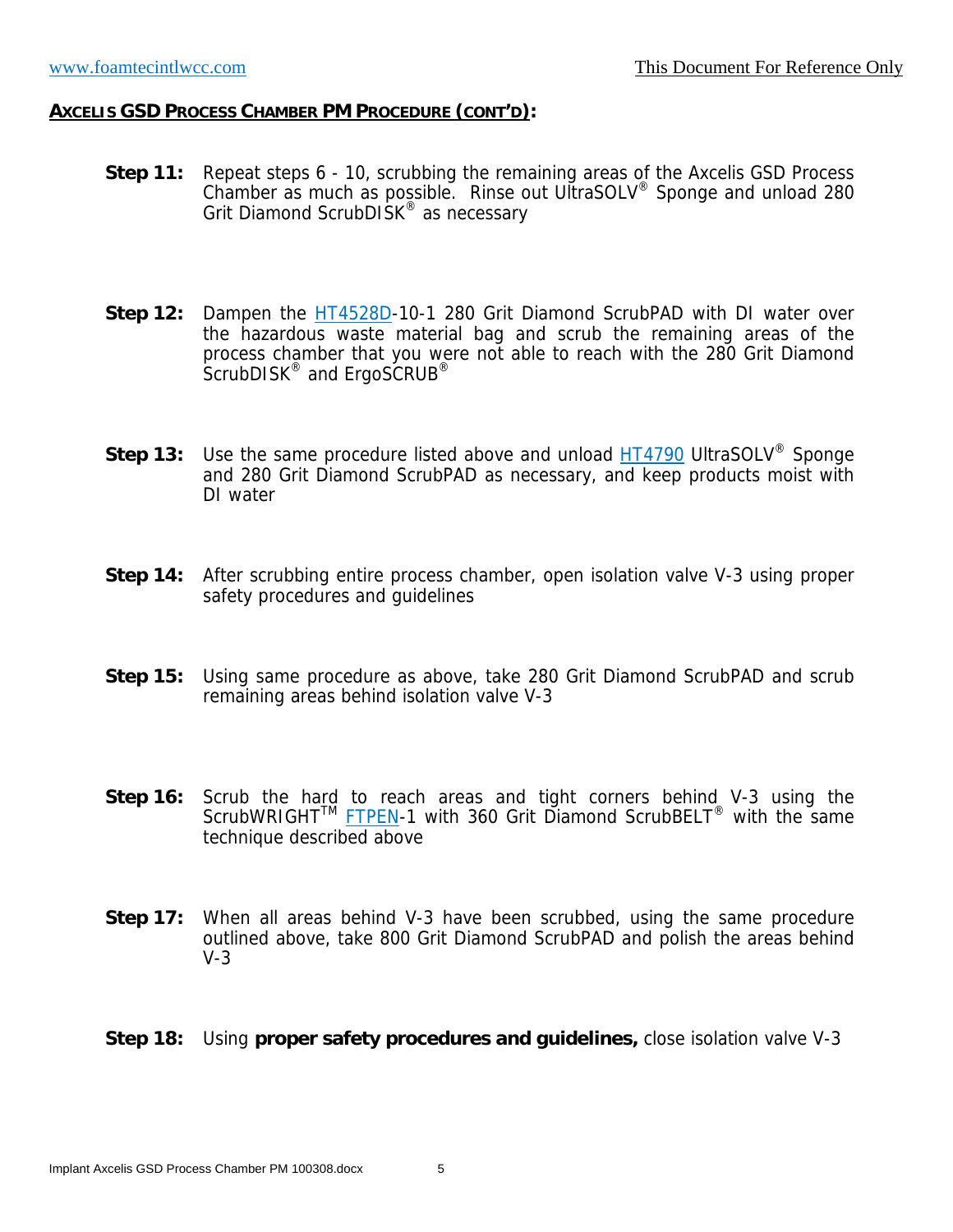**Step 19:** Use the **FTPEN-1** with 360 Grit Diamond ScrubBELT<sup>®</sup> and use the same technique described above to scrub the hard to reach areas and tight corners remaining in process chamber (See Fig 11)



- **Step 20:** After completely scrubbing all areas of Axcelis Process Chamber, including edges and hard to reach areas, take the 800 Grit Diamond ScrubPAD and using the same technique described above, do a quick POLISH of the entire process chamber
- **Step 21:** When the Axcelis process chamber has been sufficiently polished, rinse out the UltraSOLV<sup>®</sup> Sponge with fresh DI water and re-wipe the entire process chamber in preparation for FINAL WIPE PROCEDURE